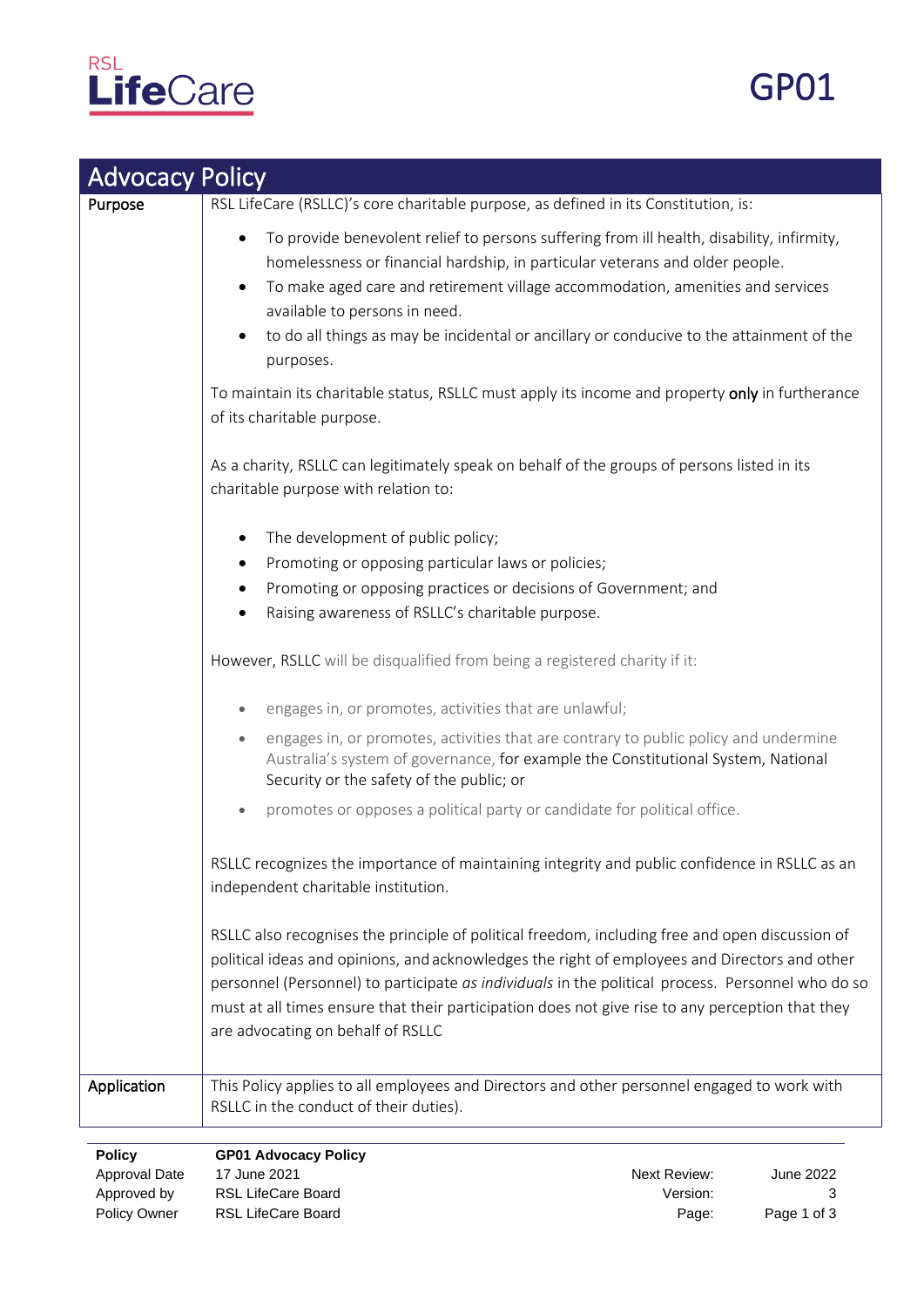

GP01

| Policy<br>Principles | 1. RSLLC maintains a position of impartiality with respect to party politics, and does<br>not endorse any political party, elected member or candidate at any level of<br>Government.                                                                                                                                                                                                                                                                                                                                                                                                                                             |
|----------------------|-----------------------------------------------------------------------------------------------------------------------------------------------------------------------------------------------------------------------------------------------------------------------------------------------------------------------------------------------------------------------------------------------------------------------------------------------------------------------------------------------------------------------------------------------------------------------------------------------------------------------------------|
|                      | 2. RSLLC's policy is that Personnel must not make <i>political donations</i> using the<br>Company's resources. This includes any gift or payment for the benefit of a political<br>party, elected member or candidate at any level of Government.                                                                                                                                                                                                                                                                                                                                                                                 |
|                      | The prohibition on political donations is not intended to exclude Personnel from<br>3.<br>attending events at which a member of Government or political candidate is speaking<br>or hosting which are of relevance to the core activities of RSLLC (in furtherance of its<br>charitable purpose) and their role in the Company. Example: Attending an event for a<br>fee at which a Member of Parliament or local government is in attendance, including<br>as a speaker, provided the purpose of your attendance is relevant to your role within<br>RSLLC and Company's charitable purpose and the fee payable is not excessive. |
|                      | 4. Personnel must obtain the prior approval of the CEO (staff) or Chair (Directors and CEO)<br>before paying a fee to any person which relates to an event hosted or sponsored by a<br>political party or candidate. Relevant considerations as to whether to grant approval will<br>include the size of the fee payable; the overriding purpose for making the payment (i.e.<br>alignment to the company's charitable purpose); the role of the relevant person within<br>the Company, the timing of the event and any risk (actual or perceived) to the<br>Company's reputation or independence.                                |
|                      | 5. RSLLC may engage in advocacy and campaigning related to its charitable purpose by:<br>Contributing to public policy debate<br>$\bullet$<br>Promotion of, or opposition to, laws, policies, practices or decisions of Government,<br>٠<br>or<br>Awareness - raising and public education                                                                                                                                                                                                                                                                                                                                        |
|                      | on issues that affect aged care, retirement living and veteran welfare or are otherwise<br>relevant to RSLLC fulfilling its charitable purpose.                                                                                                                                                                                                                                                                                                                                                                                                                                                                                   |
|                      | 6. Personnel must be authorised by the Board to engage in advocacy and campaigning on<br>an issue. When deciding whether to grant authorisation, the Board will exercise<br>increased caution, noting that such advocacy may be viewed by the public as political<br>association. The independence of RSLLC and its reputation will be considered before any<br>advocacy or campaigning is undertaken in the name of RSLLC.                                                                                                                                                                                                       |
|                      | 7. RSLLC respects the right of individuals to participate in the political process. This Policy<br>does not restrict Personnel from having political views or associations (including<br>membership of political parties, attendance at political events in their own time, or<br>making political donations) when it is clearly communicated that this is in a personal<br>capacity.                                                                                                                                                                                                                                             |
|                      | 8. Personnel participating in political activities (including the making of political donations)<br>must do so in such a manner that makes it clear that they are not representing RSLLC,<br>and must not use the Company's resources or rely on their standing within RSLLC to<br>promote or engage in such activities.                                                                                                                                                                                                                                                                                                          |
|                      | 9. Care should be taken by Personnel when engaging in online activities, including social<br>media, if there is a risk that this activity will identify the Personnel as associated with or<br>representing RSLLC.                                                                                                                                                                                                                                                                                                                                                                                                                |

**Policy GP01 Advocacy Policy** Approval Date 17 June 2021 Next Review: Approved by RSL LifeCare Board **Version:** Version: Policy Owner RSL Lifecare Board **Page:** Page:

June 2022 3 Page 2 of 3